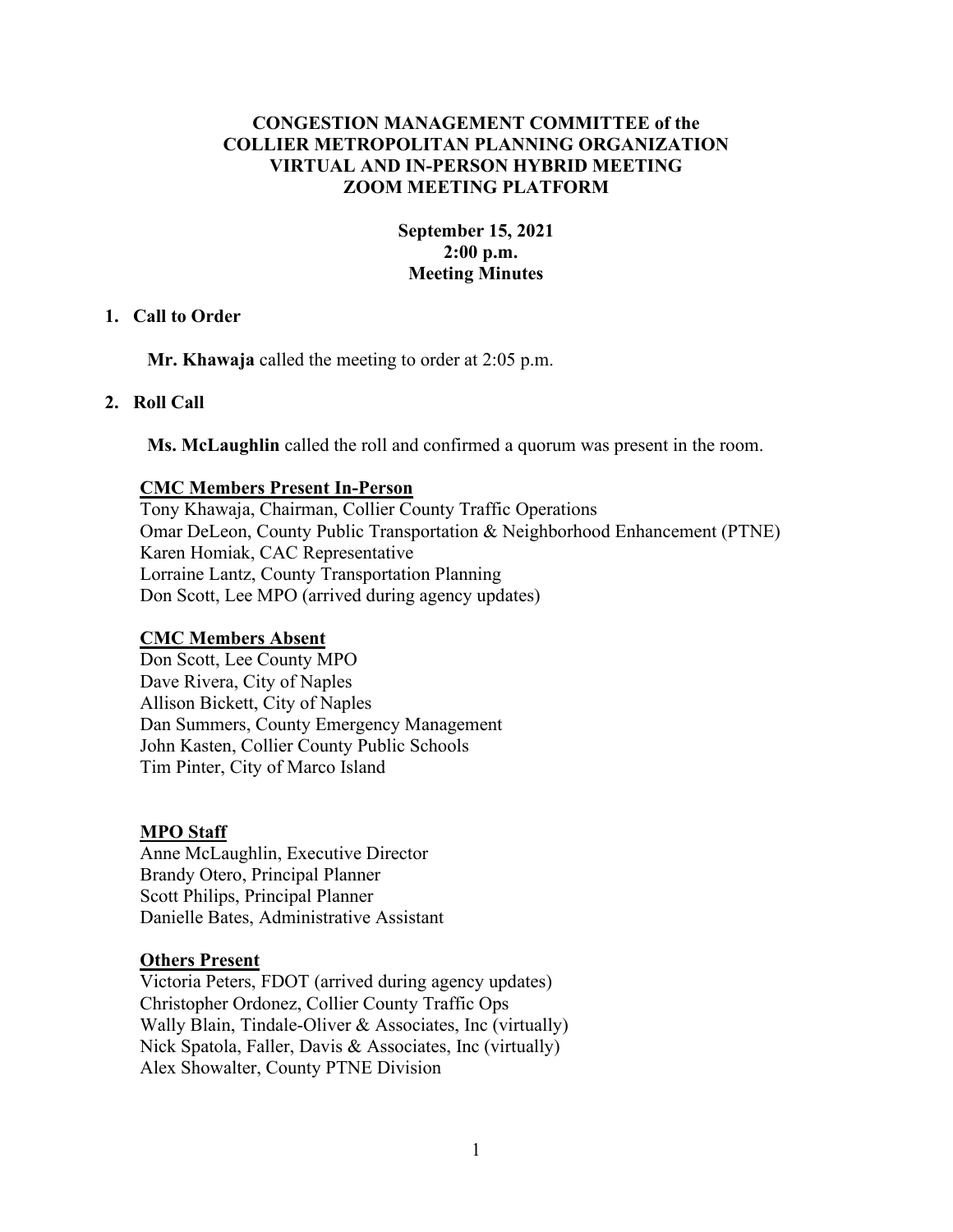Mr. Khawaja introduced Christopher Ordonez, Project Manager.

Ms. McLaughlin introduced Scott Philips, MPO Principal Planner and Danielle Bates, Administrative Assistant.

# **3. Approval of the Agenda**

*Mr. DeLeon moved to approve the agenda. Ms. Lantz seconded. Carried unanimously.*

# **4. Approval of the March 17, 2021 Meeting Minutes.**

*Ms. Homiak moved to approve the March 17, 2021 minutes. Mr. DeLeon seconded. Carried unanimously.*

## **5. Public Comments for Items not on the Agenda**

None.

## **6. Agency Updates**

# **A. FDOT**

**Ms. Peters** – New Draft Tentative Work Program - Department will hold public hearings week of October 18-22 on new Draft Tentative Work Program FY23-FY27; Will hold virtual and in-person meeting with opportunity to provide comments at Southwest Area Office (SWAO) /SWIFT Center SunGuide Building behind the Daniels rest area, Tuesday, October  $19<sup>th</sup>$ , from 10-12 noon. Call it the SWIFT building when talking to the public, that's easier to find on Maps/Google. October  $29<sup>th</sup>$  will likely be the last date for public comments. Will try to get info out as soon as allowed.

## **B. MPO Executive Director**

**Ms. McLaughlin** – nothing other than what is included in the agenda.

## **C. Other Agencies**

**Mr. De Leon:** Introduced Alex Showalter, the new Senior Planner for Collier Area Transit (CAT).

**Mr. Ordonez:** Will provide an update on 37 intersections, all connected, later in the agenda.

## **7. Committee Action**

## **A. Endorse Scope of Services for Congestion Management Process Update**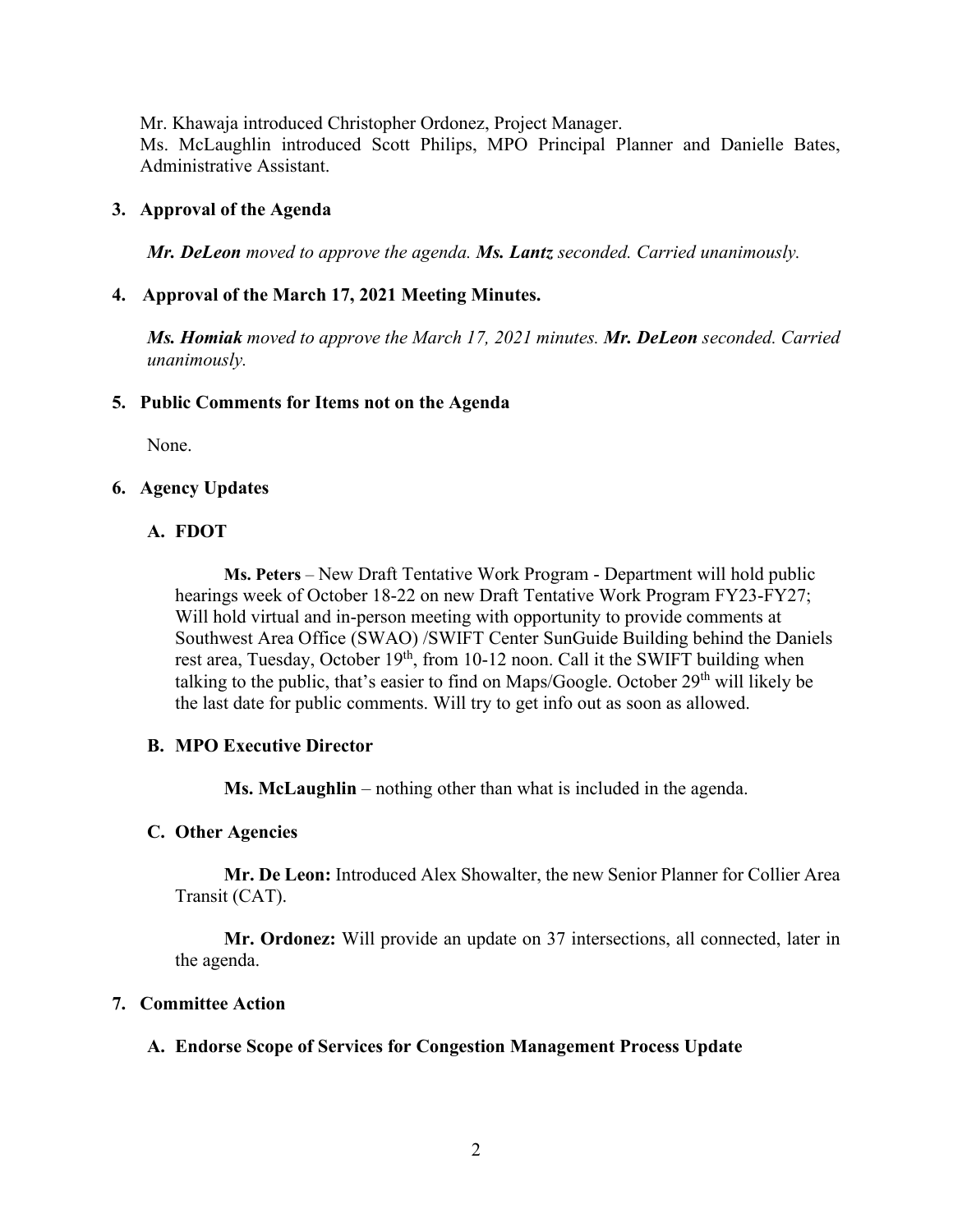**Ms. Otero:** Due to reduction in driving during the COVID-19 pandemic, staff determined that developing another Biennial Transportation System Performance Report (TSPR) as called for in the UPWP would be counterproductive. The 2017 Congestion Management Process (CMP) needs to be updated to incorporate recommendations from the 2020 TSPR. Revised previously reviewed Scope to include a County-wide Origin/Destination study. Information will be helpful when developing the 2050 LRTP. Requesting comments and revisions from committee. Up to \$150,000 available in 2021/2022 planning funds. Wally Blain is available to answer questions.

**Mr. Blain:** Additional information on origin/destination study provided in revised handout; refer to Task 4. Need a better understanding of traffic flow to improve on recommendations for CMP and how to tie into TSPR's action steps. The key is in the documentation step. During analysis for baseline conditions, identified congested corridors and placed the corridors in priority tiers based on various factors. This project will take deeper dive into what the issues are and travel characteristics behind them. Intent is to develop fact sheets for corridors, informative to general public to identify current operations and programmed actions to relieve congestion. Will also identify strategies that could further alleviate congestion as committee works through project prioritization process. Task 4 should wrap up by end of fiscal year. New Task 5 provides list of expected agenda topics for committee meetings between November and May, project timeline and key deliverables.

**Mr. Khawaja, Ms. Otero, Mr. Blaine:** conversation on short time frame to complete project due to funding timeline, desire to alleviate potential conflicts with contracts/de-obligation, etc.

**All:** conversation on specific corridors to be studied; number based on funding. Corridors identified in the TSPR. Tier 1 and Tier 2 comprised 15 corridors. Additional corridors were considered from Tier 3. The intention was to review the corridors, then identify the top 10. **Mr. Khawaja** wants the 8 and 8 major arterials (North/South/East/West) covered. Working with Lee County too, so it will include a regional element.

**Mr. Khawaja:** Wants scope to include 8 and 8 arterials, will endorse with inclusion.

*Mr. DeLeon moved to endorse Scope of Services for Congestion Management Process Update with modification. Ms. Lantz seconded. Carried unanimously.*

#### **8. Reports and Presentations (May Require Committee Action)**

#### **A. Collier County Retiming Project**

**Mr. Ordonez:** Introduced Nick Spatola, Faller, Davis & Associates, consultant.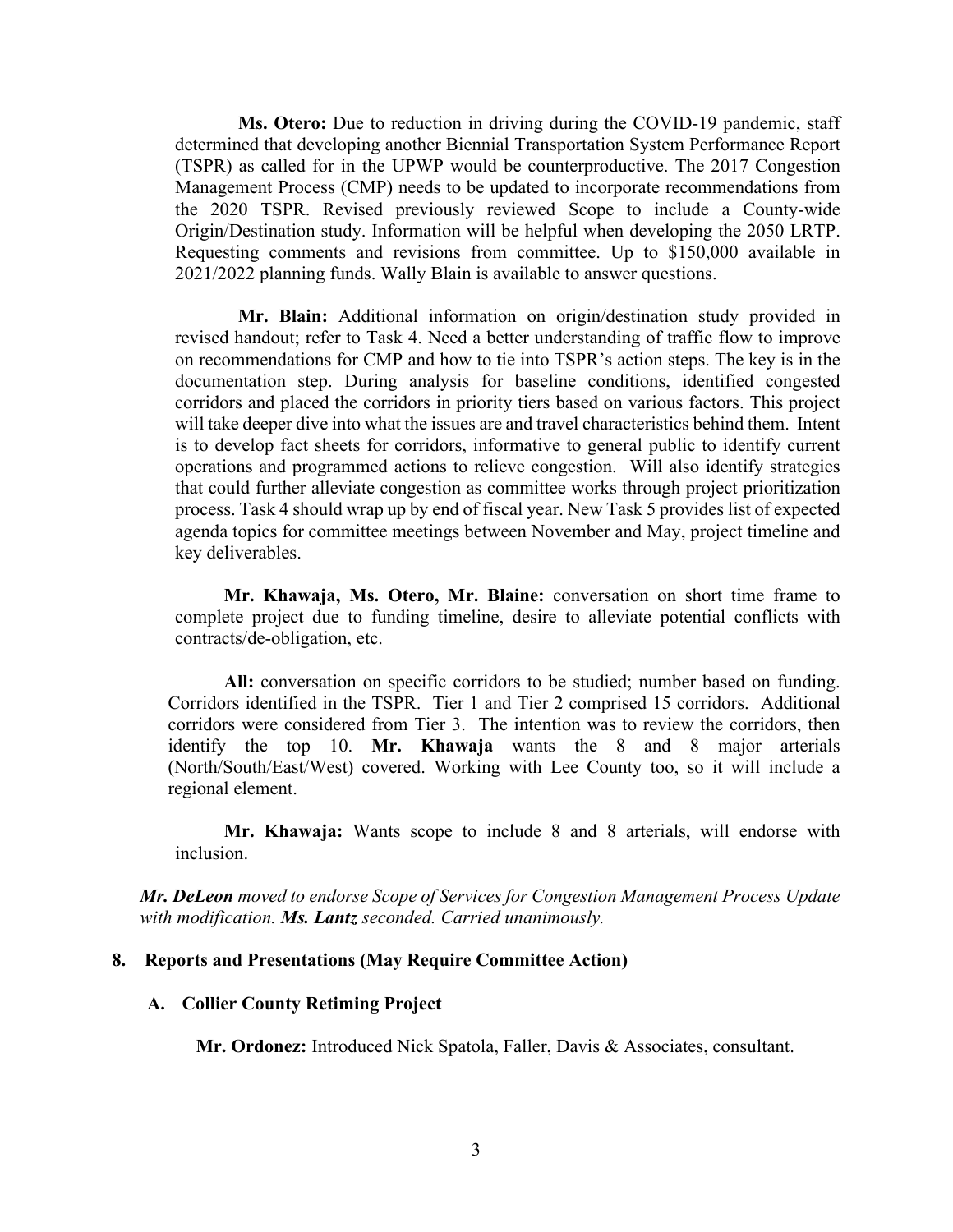**Mr. Khawaja:** Committee provided money for retiming project. Thought committee would benefit from seeing results, understanding what a typical retiming project entails, so when authorizing future projects, we know what's required.

**Mr. Spatola**: Presented an overview of Collier County's Traffic Signal Timing and Coordination project. Project incorporated 4 major arterials: Airport Road, Pine Ridge Road, Livingston Road, and Vanderbilt Beach Road. His presentation can be viewed here: [Traffic Signal Timing and Coordination.](https://www.colliermpo.org/wp-content/uploads/2021/12/Collier-Retiming-2021-V2.pdf)

**Mr. Scott, Mr. Spatola, and Mr. Khawaja:** Conversation on signals that skip a direction in the cycle, seen other places in Florida, don't have any examples in Collier County; service all directions every cycle if there is demand; do have signals that reservice some directions, may be lead-lag system looking like it's skipped.

**Mr. Scott:** Doing any timing projects on state roads?

**Mr. Khawaja:** We have a project programmed on US 41 that was funded by this committee, but state has agreed to complete it under their contract.

**Mr. Khawaja:** The numbers are huge, 107 times more over the investment, you don't get that return often. It's not invasive, it saves individual citizen a small amount of gas, but collectively it's a large savings. Good to put number on the saving.

**Ms. McLaughlin:** Appreciate having this data, MPO has to demonstrate that funded projects have an impact on congestion. Will include this success story in MPO's Annual Report; and consider having consultant give presentation to the board.

**Ms. Lantz:** As a committee, need to see results of projects being prioritized.

**Ms. McLaughlin:** All of the performance measures say we need hard data.

**Mr. Khawaja:** Final report is about to be approved, ready to provide.

**Ms. McLaughlin:** The data collected as part of the CMP update will help with regional coordination with Lee County.

#### **9. Member Comments**

None.

#### **10. Topics for Next Meeting**

**Mr. De Leon:** CAT project is out for solicitation. Project incorporates transit signal priority and upgrading or replacing CAT Automatic Vehicle Location (AVL) system, looking at how to integrate modes together to facilitate movement.